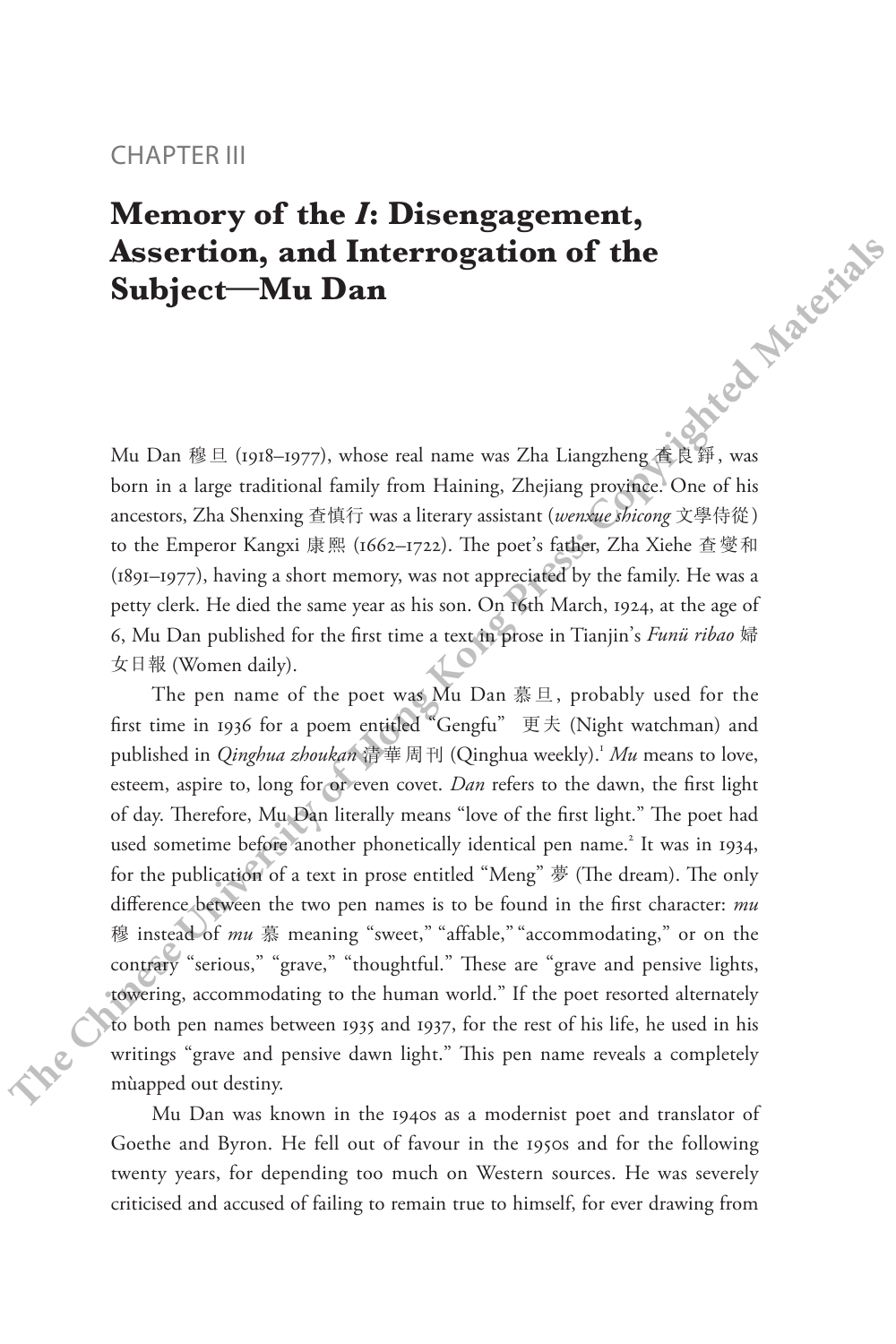one language or another. To pour Western wine into a Chinese cup, was to pour an extremely dangerous poison for the people and the revolution.

## **Youth (1934–1937): Grave and Pensive Dawn-Light**

In "The Dream," the poet says that he often has dreams or nightmares, nightmares that he prefers to ordinary dreams, since ordinary dreams have no flavour. What seems most pleasant to him, is to mull over his experiences in the dream or nightmare:

In reality my dreams are far from perfect. I know dreams are never perfect, but when I wake up those few imperfections leave me with an ever so sweet taste.

I often had nightmares, it was not nice at all while I was having them. I dreamed of scary things, which left me in a trance, even when I awoke, heart pounding, feeling in danger for quite a moment. It was only in the morning that I understood what was going on. Whether dreams or nightmares, I always enjoy talking about them. They are so wonderful, so dangerous for critics. Both narrator and listener take great interest in them, as if they were stories being told. I would really like to have such dreams often just for my pleasure.<sup>3</sup> The about or noting the state of the proper state of the proper state of the proper state of the press. The could be the stream or night<br>materially the Chinese Chinese Chinese Chinese Chinese or night that the rest of th

Dreams for Mu Dan are human life itself. Or rather life for a human being is a daydream, never peaceful.

Human life is fluctuating. It is only when you follow its fluctuations that you will be able to enjoy the taste of life. Thus whether dream or nightmare, you can find flavour in it.<sup>4</sup>

In his view, dreams and life are sequences which determine the *I*, not in its individual and particular existence, but rather in a vitalist current where its action knows no hindrance. For the poet, ordinary dream is worthless:

What is really uninteresting is the ordinary dream. It unfolds without any surprise, quite simply until one wakes up, how boring! I think it is not worth

With the ordinary dream, Mu Dan risks turning away from the *I*, silencing it, spoiling its expressive dimension, stopping him from becoming a differentiating consciousness. The sensual seduction of the nightmare is linked to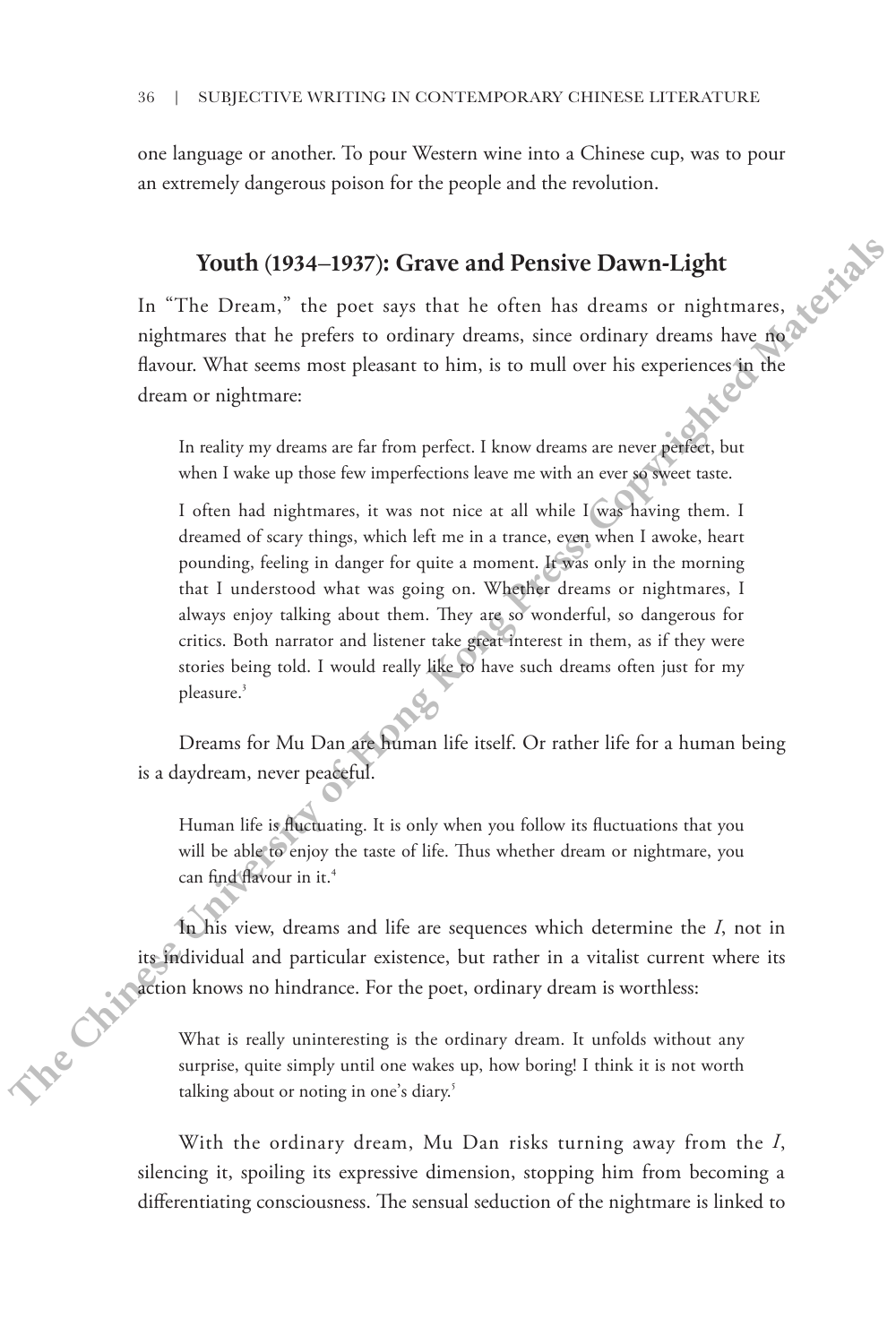an unbridled *I*, which then enjoys a certain idea of the sublime. With mundane dreams, Mu Dan is afraid of *cliché*. And by refusing it, through the dissonance of nightmare and in order to achieve autonomy, Mu Dan wants to get away from the power of the mundane extended to the whole society. His dream does not intend to become a witness to his submission to the authority of social banality. A nightmare, for Mu Dan is a sort of polar zone confusing the compass needle. **Example:**  $\alpha$ , which there exists a create of the summer with multimane and the observe a subset of the summer subset of the summer of the pressent of the multimane and in order to achieve automorphic David Natural cond

It is the search for a feeling that no longer wants to exist for the *I* only, but for and in itself.

When he wrote "The Dream," Mu Dan was sixteen. Life seemed stranger than he had previously imagined it. It actually had many surprises in store for him and some rather unusual experiences.

In 1935, he passed the entrance examination at Tsinghua University in the Faculty of Foreign Languages. There Mu Dan, under his pen name "grave and pensive dawn-light" came across the work of English romantic poets. In 1934, he wrote:

在這流浪的街頭 [……] 是流浪人底兩隻沉重的腳 [……] 一步,一步……流浪人。

In this roaming street [...] They are the heavy legs of the wanderer [...] Step after step ... the wanderer.

The deep voice of the *I* can be heard especially in the darkness of night throughout his poems written between 1934 and 1937:

驚起旅人午夜的彷徨? ─〈更夫〉

He stumbles on the midnight stroll of the passerby —"The Night Watchman"

黑暗,寂靜,[……] 狗,更夫,都在遠處響了 ─〈夏夜!〉<sup>8</sup>

Darkness, silence, [...] Dog, night watchman, like a distant echo —"Summer night!"

沉夜,擺出一條漆黑的街 [……] 從街頭處吹過一陣嚴肅的夜風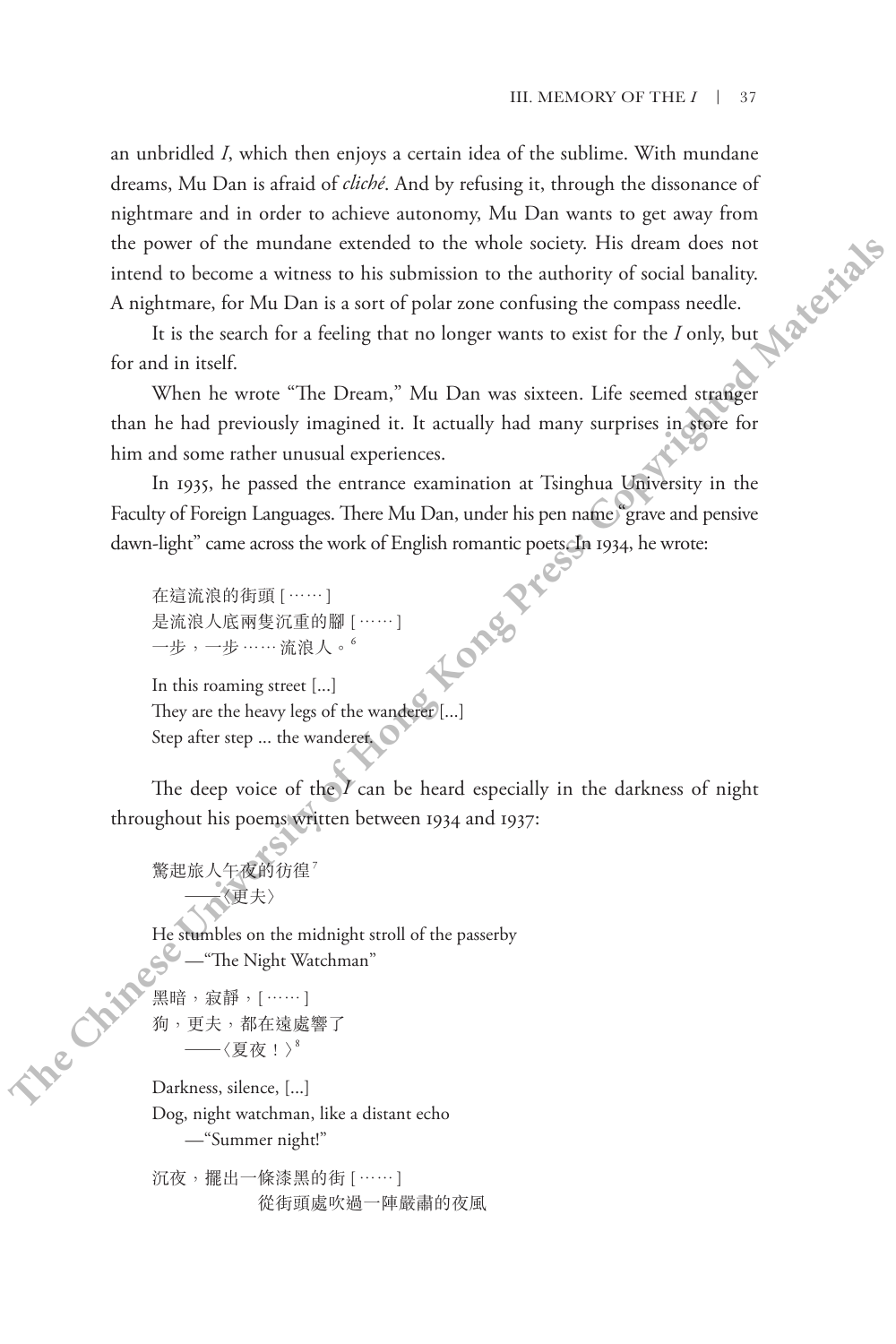那門板隙中透出來的微弱的燭影<sup>9</sup>

─〈一個老木匠〉

The deep night puts out a dark street [...] From the end of the street blows a severe wind The faint shadow of a candle filters through the gap in a door —"An Old Carpenter" 更聲彷彿帶來了夜的嚴肅 [……] 夜,不知在什麼時候現出了死靜 [……]<sup>'。</sup><br>——〈冬夜〉 The sound of the watches seems to guide the severe night [...] In the night, I do not know when this deadly quiet arose  $[$ ...] —"Winter Night" **The** decoration of a chinese section of the section of the section of the section of  $\theta$  and  $\theta$  and  $\theta$  and  $\theta$  and  $\theta$  and  $\theta$  and  $\theta$  and  $\theta$  and  $\theta$  and  $\theta$  and  $\theta$  and  $\theta$  and  $\theta$  and  $\theta$  and  $\theta$  and

```
冬夜的街頭失去了喧鬧的
腳步和呼喊"<br>——〈更夫〉
```
The tumult of shouts and footsteps has disappeared from the winter night

—"The Night Watchman"

In "The wanderer," one sees the influence of Edgar Allan Poe describing the crowd walking through the streets of London. It was then the fashion to walk turtles and to follow them. Baudelaire would resume the idea of the *flâneur*. His would be a provocative *I*, such as Mu Dan's, an *I* who wants to stand in sharp contrast to the crowd. Baudelaire, in his preface to his own translation of Poe's with a terrible logic."<sup>12</sup>

## **First English Influence: Youthful Prose**

*Extraordinary Stories* talks about "the absurd settling in intelligence and ruling it<br>with a terrible logic."<sup>2</sup><br>**First English Influence: Youth<sup>e.</sup>**<br>According to recent stud:<br>poet in<sup>0</sup> According to recent studies, Mu Dan left thirteen youth poems.<sup>13</sup> Was the poet influenced by the English romantics? On this point, one fact is revealing: During the first years of study at Tsinghua University, the writings of the English romantic poets were the first readings for the students of his faculty.<sup>14</sup> From this English reading was born in 1936 a poem entitled "Meigui de gushi" 玫瑰的故 事 (The story of the rose), directly inspired by a poem by Logan Pearsall Smith's